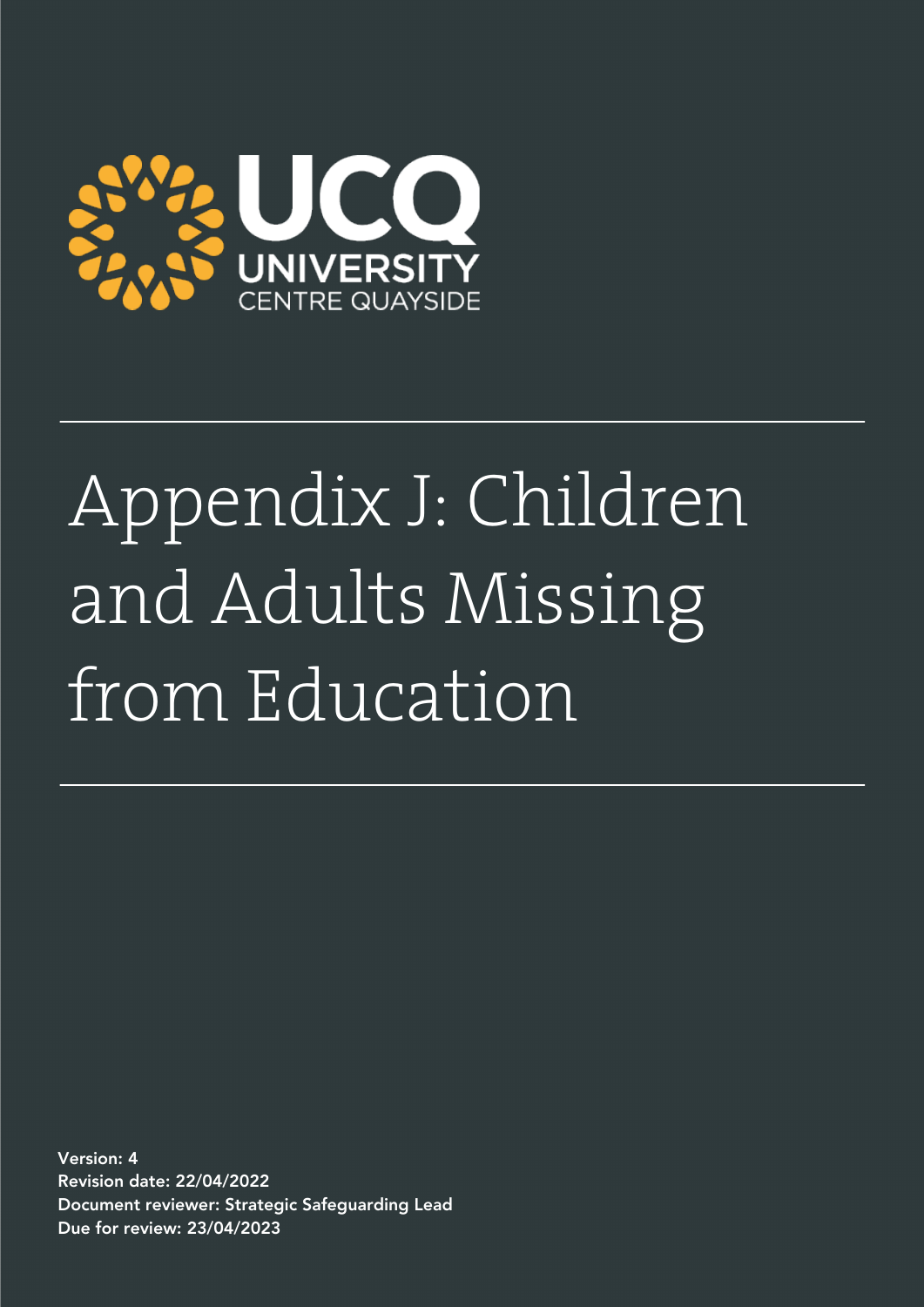

## Table of Contents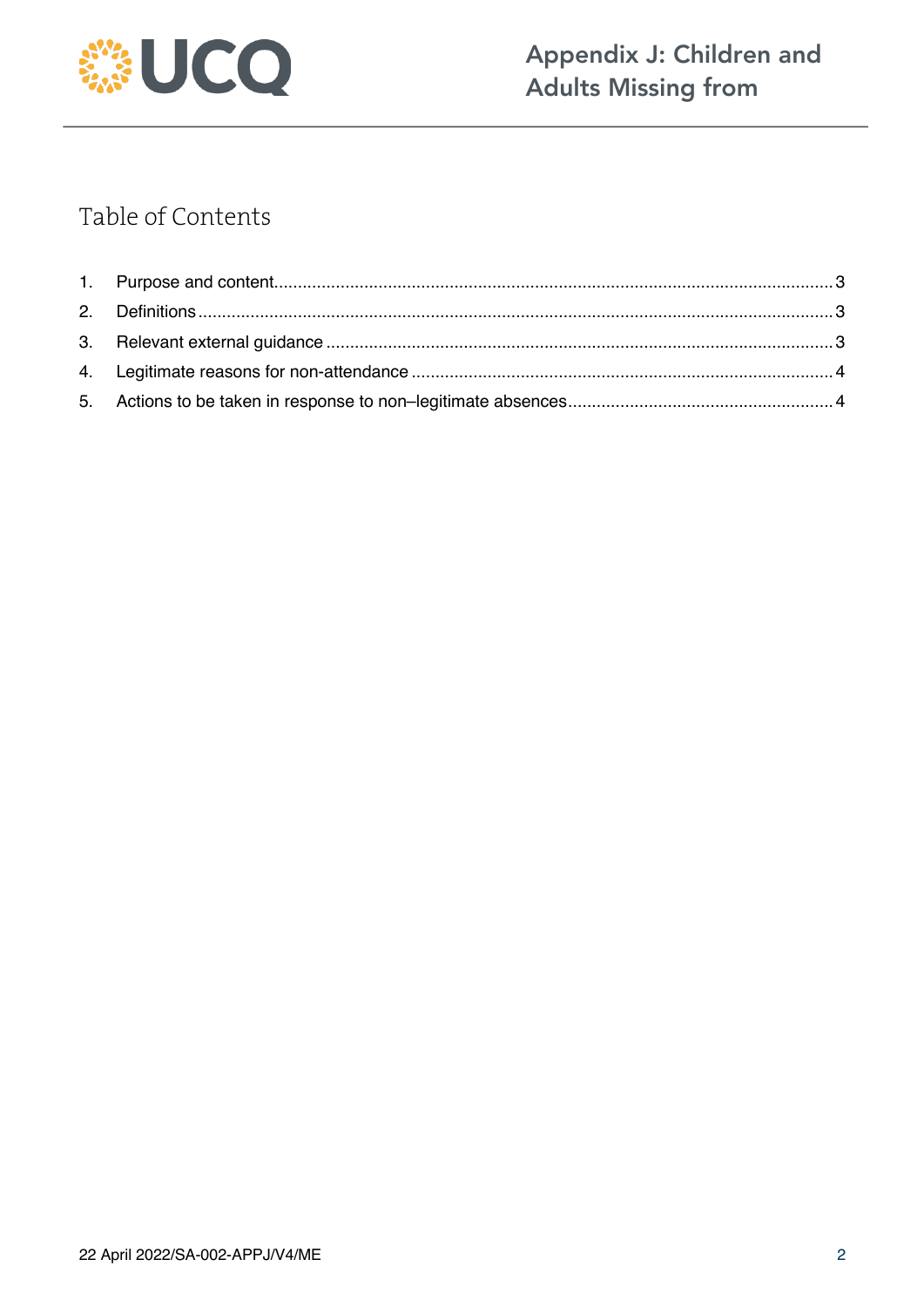

#### 1. Purpose and content

- 1.1 The purpose of this appendix of the UCQ Safeguarding Policy is to provide a clear set of guidelines to staff regarding the actions they must take if a child stops attending UCQ during their course without a legitimate reason; or a vulnerable adult goes missing and the circumstances give cause for concern.
- 1.2 The UCQ Safeguarding Policy has been developed in line with statutory guidance and the locally agreed inter-agency procedures put in place by the Newcastle Safeguarding Children Board and the Newcastle Safeguarding Adults Board. The policy applies to all students and all staff (including agency, associate and hourly paid staff) irrespective of anyone's position or role in UCQ, together with the Academic Council and any workers who are at UCQ on a voluntary/placement/other professional basis.
- 1.3 Please note that the term 'UCQ' is used throughout this appendix, as a generic term that encompasses all organisations within the wider UCQ group. The term 'staff' is also used as a generic term that encompasses all groups of workers as outlined in the paragraph above.

#### 2. Definitions

2.1 The key terms in this document are defined as:

**Child:** Those under the age of eighteen

**CME:** Child missing education

**Education and Health Care Plan (EHCP):** From September 2014 EHCPs began to replace Statements of special educational needs and Learning Difficulty Assessments from those under the age of 25. An EHCP outlines information about the person including how they communicate, what support they need and what they would like to achieve

**Vulnerable Adults**: For the purpose of safeguarding, and the UCQ duty of care, a vulnerable adult is defined as any adult considered to be at risk of harm.

#### 3. Relevant external guidance

- 3.1 Department for Education (DfE; Children Missing Education September 2016) guidance identifies that children missing education (CME) are at significant risk of underachieving, being victims of abuse, and becoming NEET (not in education, employment or training) later on in life.
- 3.2 Particular concerns are noted in the guidance regarding children who go missing or run away from home or care as they may be in serious danger and are vulnerable to crime, sexual exploitation or abduction. This could include travelling to conflict zones and forced marriage.
- 3.3 UCQ is committed to the protection of the most vulnerable and all staff must ensure action is taken when a student's attendance record is poor and urgent action must be taken if a student under the age of 18 or a student under the age of 25 who is in receipt of an EHCP stops attending UCQ during their course without a legitimate reason. Action must also be taken if a vulnerable adult goes missing and the circumstances give cause for concern.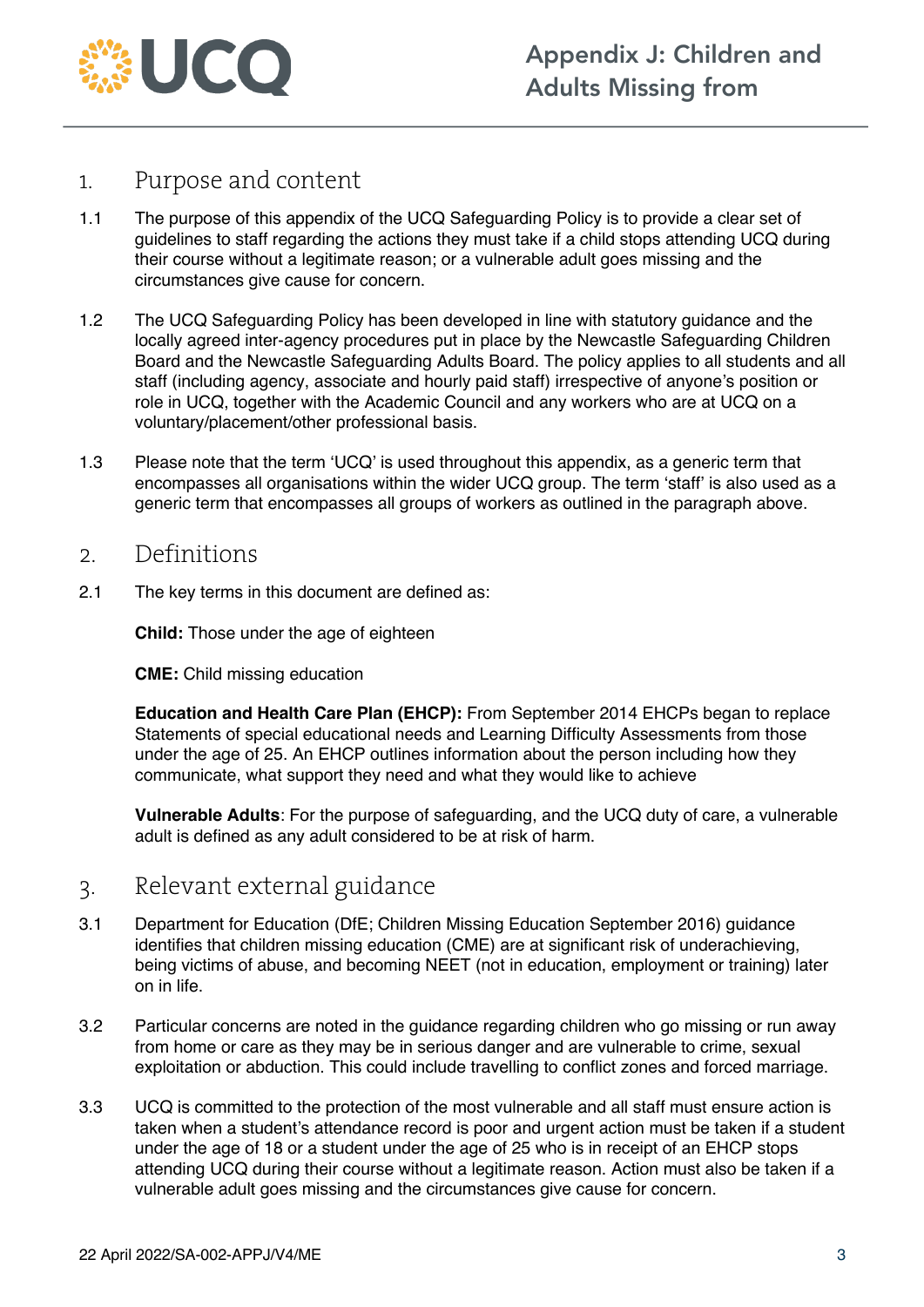

3.4 The risks are significantly higher for children who go missing on repeat occasions and all staff must act to help identify the risk of abuse and neglect, including sexual exploitation, and to help prevent the risks of students going missing in the future.

### 4. Legitimate reasons for non-attendance

- 4.1 For the purpose of this guidance, legitimate reasons include:
	- Authorised absences where there are no reasons to suspect abuse or neglect may be a contributory factor; and the parent/carer and any professionals/schools involved with the student are fully aware of the absence;
	- Withdrawals due to:
		- $\circ$  Progression to employment; or alternative education or training provision;
		- o Moving out of the area or ill health where there are no reasons to suspect abuse or neglect may be a contributory factor; and the parent/carer and any professionals/schools involved with the student are fully aware of the withdrawal;
		- o Disciplinary issues dealt with under the UCQ Academic Misconduct Policy. The Designated Safeguarding Lead (DSL) must be informed (and involved) for a student who is under the age of 16 at the start of the academic year and for a student under the age of 25 who is in receipt of an EHCP and/or in receipt of high needs funding so they can liaise with the local authority;
		- o The outcome of a safeguarding risk assessment panel;
		- o A custodial sentence where UCQ does not reasonably believe the student will return to UCQ at the end of the sentence

#### 5. Actions to be taken in response to non–legitimate absences

- 5.1 All curriculum staff must monitor attendance and address it at the earliest opportunity with the student, and their parent/carer or any professionals/schools involved, if it starts to decline.
- 5.2 Ongoing concerns about a student's attendance must be referred by curriculum staff to department managers. In addition, the DSL must be informed if the student is under 18 or if the student is under the age of 25 and in receipt of an EHCP and/or high needs funding.
- 5.3 Managers must ensure significant concerns (e.g. unable to contact a student who is under the age of 18) are referred to the DSL.
- 5.4 The DSL will use all reasonable means to contact a student under the age of 18, and their parent carer or any professional/s involved, to determine the reason/s behind the lack of attendance and agree a plan of action to improve the student's attendance or to get a child missing education (CME) back into education. Means of contact will include home visits where appropriate or where other methods have failed.